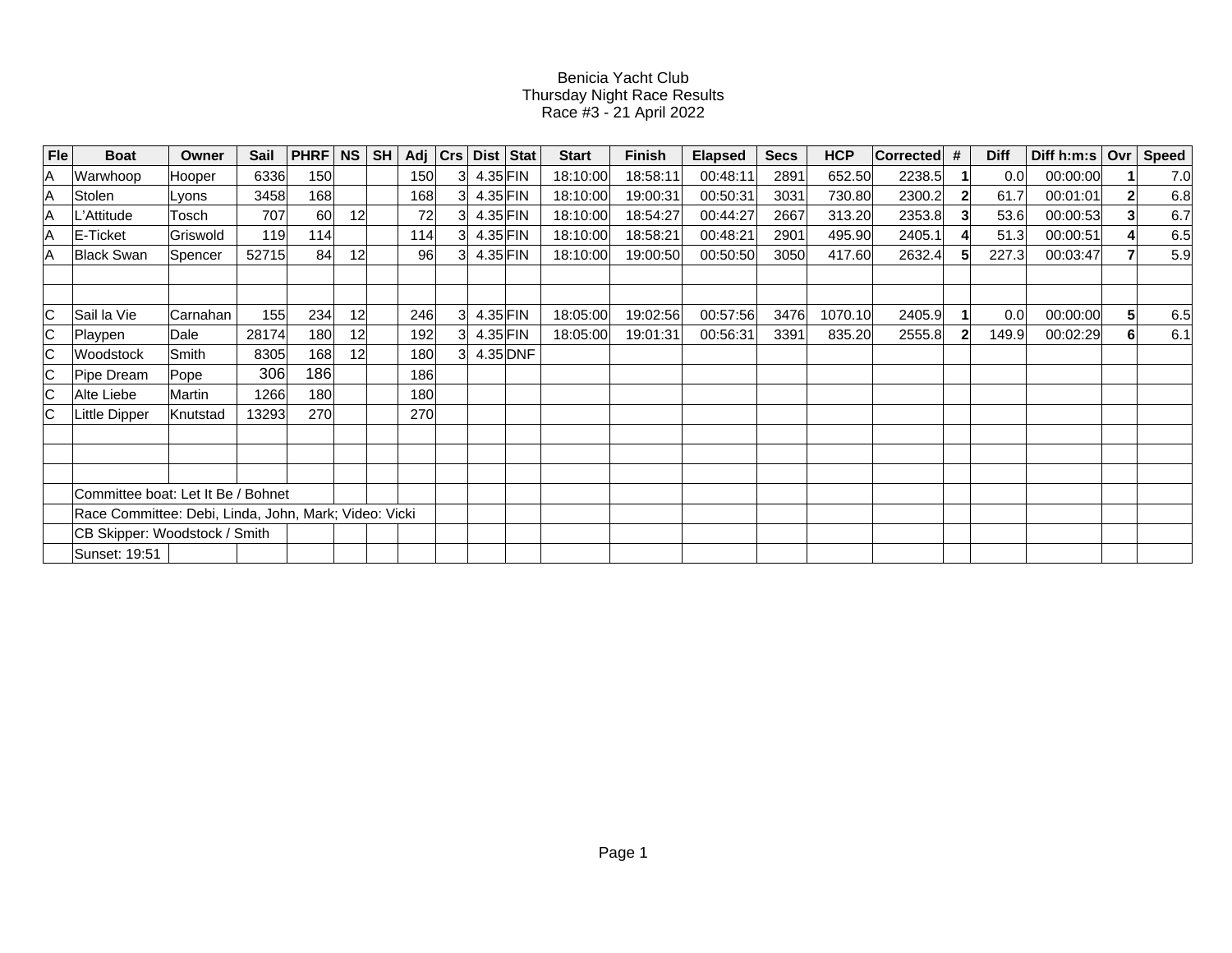## Benicia Yacht Club Thursday Night Race Results Race #3 - 21 April 2022

|                 |       | SaV/Yip 21      | SaV/Alt 51 |
|-----------------|-------|-----------------|------------|
| $\mathbf{1}$    | 3.00  | 63              | 153        |
| $\overline{2}$  | 3.10  | 65              | 158        |
| $\overline{3}$  | 4.35  | 91              | 222        |
| 4               | 3.90  | 82              | 199        |
| 5               | 3.24  | 68              | 165        |
| 6               | 6.12  | 129             | 312        |
| 7               | 6.21  | 130             | 317        |
| 8               | 6.71  | 141             | 342        |
| 9               | 7.65  | 161             | 390        |
| 10              |       | 0               | 0          |
| 11              |       | 0               | 0          |
| 12              | 6.00  | 126             | 306        |
| 13              | 7.00  | 147             | 357        |
| 14              | 5.40  | 113             | 275        |
| $\overline{15}$ | 8.15  | 171             | 416        |
| 16              | 8.06  | 171             | 416        |
| 17              | 0.00  | 169             | 411        |
| 18              | 10.30 | 0               | 0          |
| 19              |       | 216             | 525        |
| 20              | 4.50  | 95              | 230        |
| 21              |       | 95              | 230        |
| 22              | 3.75  | 79              | 191        |
| 23              | 6.12  | $\overline{79}$ | 191        |
| 24              | 6.71  | 129             | 312        |
| 25              | 7.80  | 141             | 342        |
| 26              | 6.20  | 164             | 398        |
| 27              |       | 130             | 316        |
| 28              |       | 0               | 0          |
| 29              |       | 0               | 0          |
| 30              |       | 0               | 0          |
| 31              | 3.10  | 65              | 158        |
| $\overline{3}2$ | 3.00  | 63              | 153        |
| 33              |       | 0               | 0          |